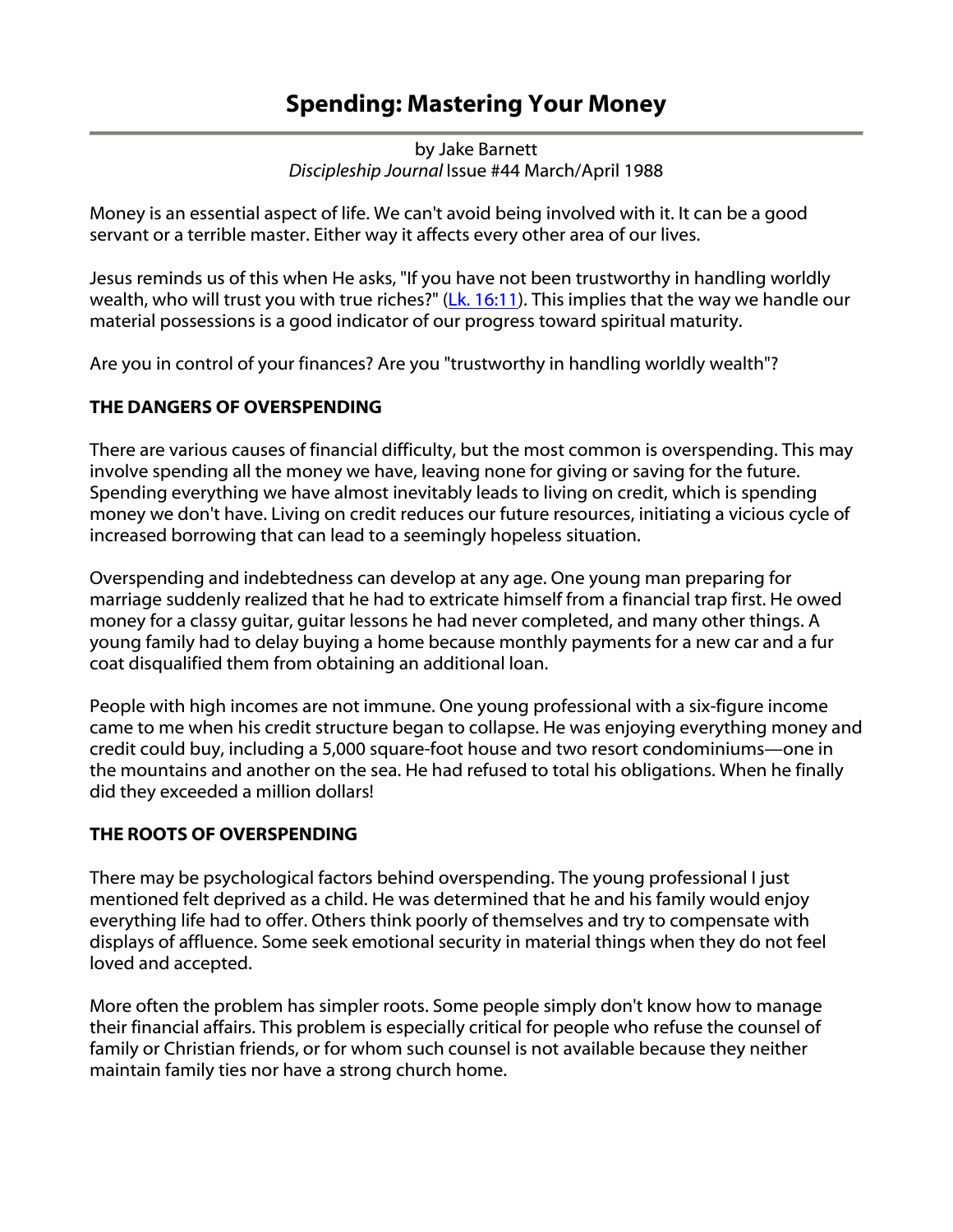Our society's insistence on instant gratification encourages overspending. The advertising that surrounds us, creating artificial "needs," is another powerful stimulus to overspending.

All of these roots of overspending find fertile ground in the soil of materialism—the age-old desire for and slavery to material things. Materialism expresses itself in covetousness (greedy desire for what doesn't belong to us) and possessiveness (selfishly clinging to everything we have). Overspending is almost always closely related to this inordinate desire for things.

### A GOD'S-EYE VIEW OF MONEY

I believe the answer to gaining control of our finances lies deeper than good rules of financial management. These are necessary, but more fundamental is the process of growing into maturity in a very significant area of life: the mind. As we are transformed by the renewing of our minds, we can "test and approve what God's will is" ([Ro. 12:2\)](http://www.navpress.com/PopUps/BibleReference.aspx?language=english&passage=Romans+012:002).

We begin by discovering what the Bible teaches and building a biblically based philosophy of material possessions. A philosophy is simply a system of principles that guide our practice. If we are to achieve control, our philosophy must be based on God's revealed truth. Here are a few essential building blocks:

Material Things Are God's Blessing. God created the material universe as a provision, not as a temptation. He described His creation as "very good" [\(Gen. 1:31](http://www.navpress.com/PopUps/BibleReference.aspx?language=english&passage=Genesis+001:031)). Money represents material things. It functions as a medium of exchange and a store of value, facilitating the use of God's creation in many ways.

If the material things God created are good, so is the money we substitute for them in exchanges. Therefore our attitude toward both material things and money should be positive.

I have often given audiences a quick reflex test by asking them to list the emotions they associate with money. Often the lists are dominated by worry, concern, guilt, or desire. These emotions should be replaced by praise, joy, and thanksgiving, resulting in the constant celebration of God's creation. The correct attitude toward finances is essential to controlling them.

Man Is an Accountable Steward. Responsibility is a corollary of freedom. All through the Scriptures individuals are held accountable for their attitudes, decisions, and actions. The Scriptures establish the principle of individual ownership, or private property, by prohibiting theft (the Eighth Commandment). Ownership of property implies control of it [\(Mt. 20:15](http://www.navpress.com/PopUps/BibleReference.aspx?language=english&passage=Matthew+020:015), [Acts](http://www.navpress.com/PopUps/BibleReference.aspx?language=english&passage=Acts+005:004)  [5:4\)](http://www.navpress.com/PopUps/BibleReference.aspx?language=english&passage=Acts+005:004).

But with our right to control what we own comes our responsibility to use it as God's stewards, accountable to Him. This responsibility of stewardship is an individual matter. In Jesus' parable of the talents ([Mt. 25:14–30\)](http://www.navpress.com/PopUps/BibleReference.aspx?language=english&passage=Matthew+025:014-025:030), each steward was held responsible and rewarded or rebuked according to his diligence. The Apostle Paul set the example of assuming responsibility for his financial needs, even though he had the right to be supported by those who benefited from his ministry (2 Thess. 3:6-10). He encouraged his followers to work to meet their own needs and to help others ([Eph. 4:28](http://www.navpress.com/PopUps/BibleReference.aspx?language=english&passage=Ephesians+004:028), 1 Thess. 4:11-12).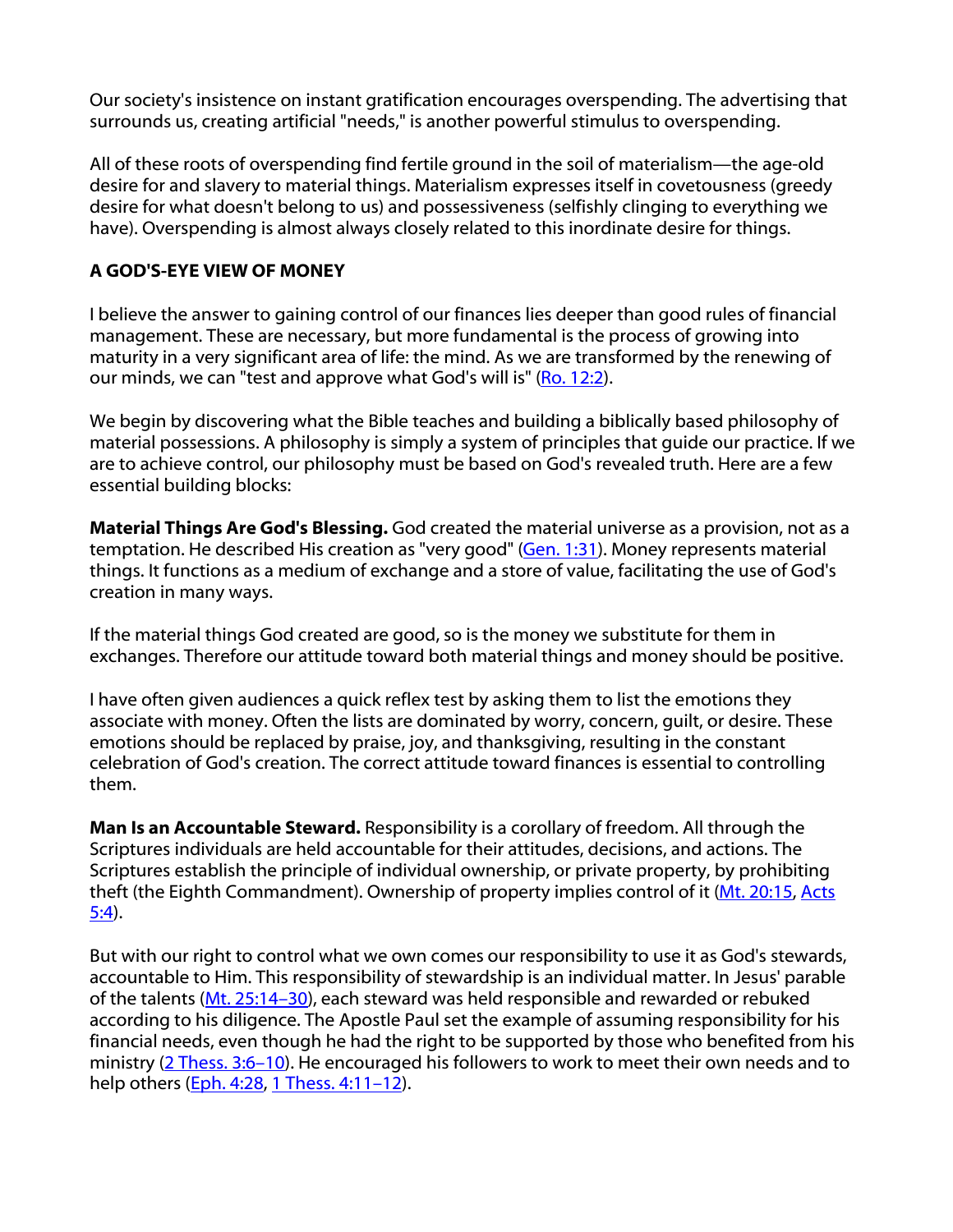Unless we demonstrate our trustworthiness in these "little things" of material wealth, we cannot expect God to entrust to us the true riches of eternal value [\(Lk. 16:11](http://www.navpress.com/PopUps/BibleReference.aspx?language=english&passage=Luke+016:011)).

We Are Responsible for Others. A genuine brotherhood of interest and of sharing, in which the fruits of individual stewardship are available to meet the needs of others in the community, is a wonderful environment in which to learn financial stewardship. The early Church exemplified this kind of community [\(Acts 4:32–37](http://www.navpress.com/PopUps/BibleReference.aspx?language=english&passage=Acts+004:032-004:037)). Paul prescribed it when he wrote, "Each of you should look not only to your own interests, but also to the interests of others" ([Phil. 2:4](http://www.navpress.com/PopUps/BibleReference.aspx?language=english&passage=Philippians+002:004)).

The interest we express in others should include material things. We may express this interest by giving and receiving, or by wise counsel. Someone who habitually overspends can take a significant step toward recovery by submitting his affairs to the analysis and counsel of members of his Christian community who are qualified and willing to counsel him. The man I mentioned with the million-dollar problem found that five of his Christian brothers were willing to assist him with both money and counsel.

### GETTING A GRIP ON FINANCES

Here are some basic principles necessary for financial control:

• Live below your income. "The wise man saves for the future, but the foolish man spends whatever he gets" [\(Prov. 21:20,](http://www.navpress.com/PopUps/BibleReference.aspx?language=english&passage=Proverbs+021:020) TLB).

Our standard of living must be such that total expenditures are less than income. This requires a philosophy of life that keeps material things in their proper perspective. If we are living in true Christian community, there will be resources to meet even severe emergencies without violating this rule.

This is an essential step toward financial freedom. It is particularly important that this rule never be violated because violations are cumulative and inevitably make tomorrow's problems worse than today's. Yet it is so obvious that it is often overlooked, and its violation is the source of nearly all financial difficulty.

- Establish priorities for the use of your resources. Much has been written about the proper order of priorities for a Christian, but your basic guidance should come from God's Word. Living *below* your income implies an orderly control of necessary expenditures and at least a small surplus that can be used for optional priorities including giving and saving.
- Master your credit. "The rich rule over the poor, and the borrower is servant to the lender" [\(Prov. 22:7](http://www.navpress.com/PopUps/BibleReference.aspx?language=english&passage=Proverbs+022:007)).

In our society credit is the greatest single impediment to financial control. It is not only readily available, but is foisted on consumers through the clever advertising of both money and product.

Credit as a convenience is desirable—for example, a charge card to expedite travel, auto rentals, etc. But it is best to have a credit card that doesn't even *permit* the deferral of payments at high rates of interest.